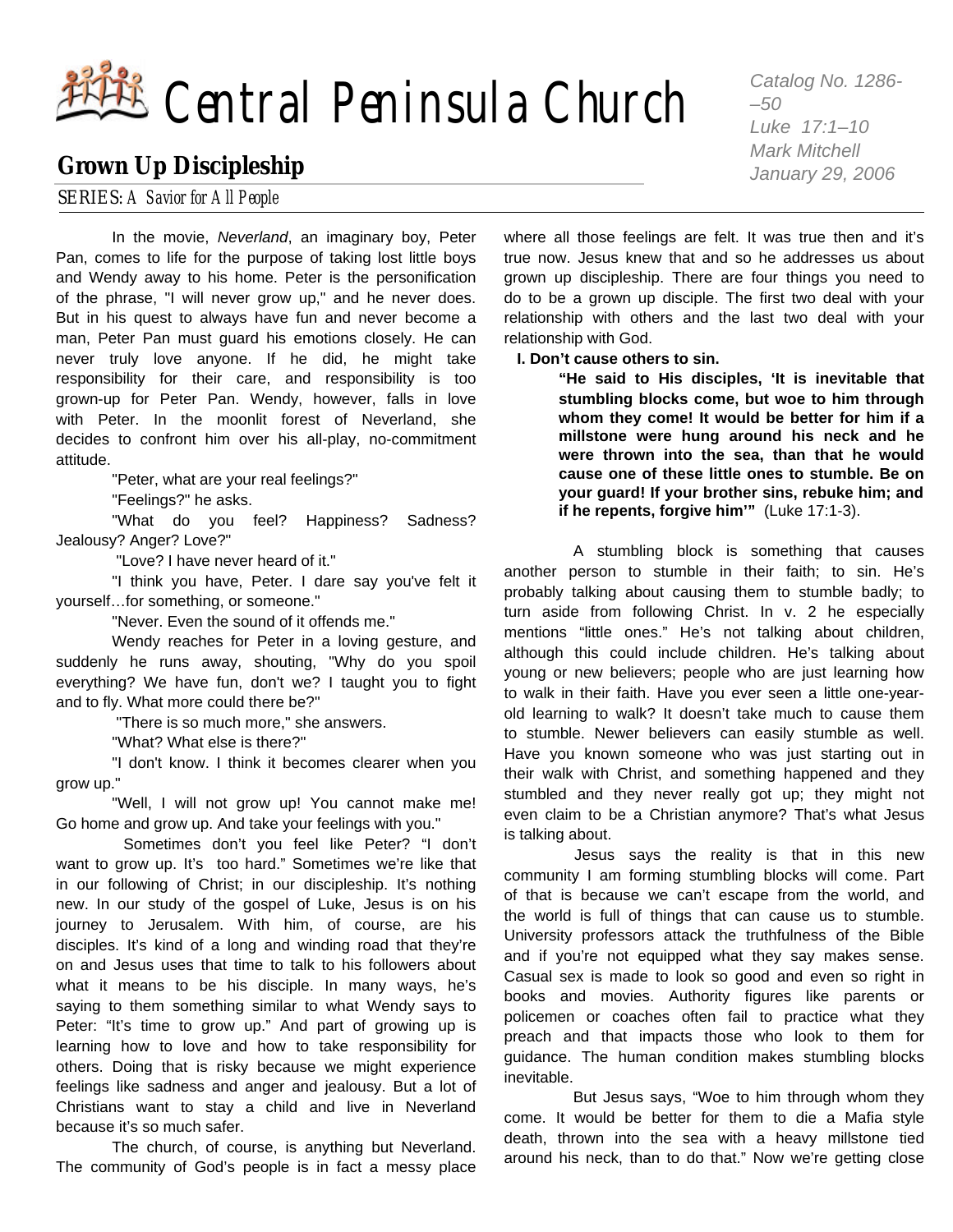to home. Jesus is warning US. There are things that happen within the community of faith that cause these little ones to stumble, so watch out, be on your guard! This doesn't mean these little ones aren't responsible for the choices they make, but if we're the ones influencing them in the wrong direction, we share responsibility.

 I believe he's talking about deliberate acts. I remember years ago watching six-year olds play T-Ball. One little boy hit the ball through the infield and as he was running with all of his might from first to second the second baseman nonchalantly just stuck his foot out and tripped him. The little guy crashed to the ground. The second baseman acted like nothing had happened, but it was a deliberate act.

 We can do that sort of thing in a variety of ways. We can do it through our teaching. How many victims are there of health and wealth, name-it-andclaim-it teaching? Someone told them that if they just had more faith they would be wealthy or their cancer would disappear. But if it doesn't happen, they figure either God has rejected them or the whole thing is sham.

 We can also do it through the misuse of our freedom. We know that in Christ we're not bound by legalism. We're free to make decisions about what we eat and what we drink and where we hang out and what movies we go see. But we have to be careful. All things may be lawful but not all things are profitable. And we have to be careful about the impact our choices make on younger believers. Paul says in 1 Cor. 8, **"But take care lest this liberty of yours somehow become a stumbling block to the weak."** And then later he says, **"If food causes my brother to stumble, I will never eat meat again, that I might not cause my brother to stumble"** (1 Cor. 8:9, 13). The misuse of our liberty can damage others.

 I've also seen how hypocrisy can cause little ones to stumble. If a young believer looks up to us and yet we say one thing and do another without blinking an eye, they might conclude, like many, that this whole thing is a sham. I recall as a young believer one of my mentors told me to NOT to go see the movie, *The Exorcist.* But then later someone told me they saw HIM in line to go see the very movie he told me to avoid. At the time, that made me doubt the sincerity of his faith and for a moment it made me wonder if the whole thing was a paper house.

#### **II. Don't neglect those who sin.**

 But sometimes the issue is not with us causing others to stumble, but rather it's the responsibility we have when they fall. If your brother stumbles, what do you do? Look at vv. 3b-4. **"Be on your guard! If your brother sins, rebuke him; and if he repents, forgive him. And if he sins against you seven times a day, and returns to you seven times, saying, 'I repent,' forgive him."**

 When Jesus talks about your "brother" he's talking about your brother or sister in Christ. This doesn't apply to those outside the community of faith. And notice he assumes that your brother will sin. Some people see sin in the church and they conclude that the church is just full of hypocrites. But that's not necessarily true. The church IS full of sinners, but it doesn't have to be full of hypocrites. Hypocrites are those who pretend to be something they're not. A true disciple doesn't claim to be anything but a sinner saved by grace, who is also a work in progress. We shouldn't be surprised when there is sin in the church. Later, he talks about people sinning against US. We shouldn't be surprised by that, either. Some people leave the church in disgust as soon as someone hurts them. Jesus doesn't give us that option.

 He says, **"If your brother sins, rebuke him."** We live in a society where people say, "You can't do that. That's none of your business." But Jesus says it IS your business. In a family, your business is my business. What I do impacts everyone else. And we're part of a family. Others say, "Well, that's being judgmental. You can't rebuke them because that's being self-righteous. No one is perfect." But we can rebuke a brother or a sister without an attitude of superiority. We can go humbly and gently. In Gal. 6:1-2, Paul says, **"Brothers, even if a man is caught in any trespass, you who are spiritual, restore such a one in a spirit of gentleness; each one looking to yourself, lest you too be tempted. Bear one another's burdens, and thus fulfill the law of Christ."** What is the law of Christ? It's the law of love. That's the right attitude to use when you rebuke a person. And you go because you love them and you go humbly and gently. The most loving thing you can do for someone is to rebuke them. Your child runs out into the street where a car can run them over; what kind of love is it that says, "Don't say anything. Mind your own business. You wouldn't want to hurt their feelings. You really shouldn't be that judgmental. I mean, you're not perfect." That's not love, that's foolishness!

 There are some things to be careful about in doing this. Be sure you're really dealing with sin. Some people might just irritate you, and you would like to rebuke them for that, but that's not sin. You don't rebuke that, you tolerate that. We also have to be careful not to think of ourselves as spiritual watchdogs. Some people think they have the gift of rebuking! Last time I looked that wasn't one of the gifts. People like that usually also have the gift of pride.

 And usually they're not very good at the other thing Jesus says. He says, "If your brother repents, forgive him." I can do that. But it's the next thing that bothers me: "Oh,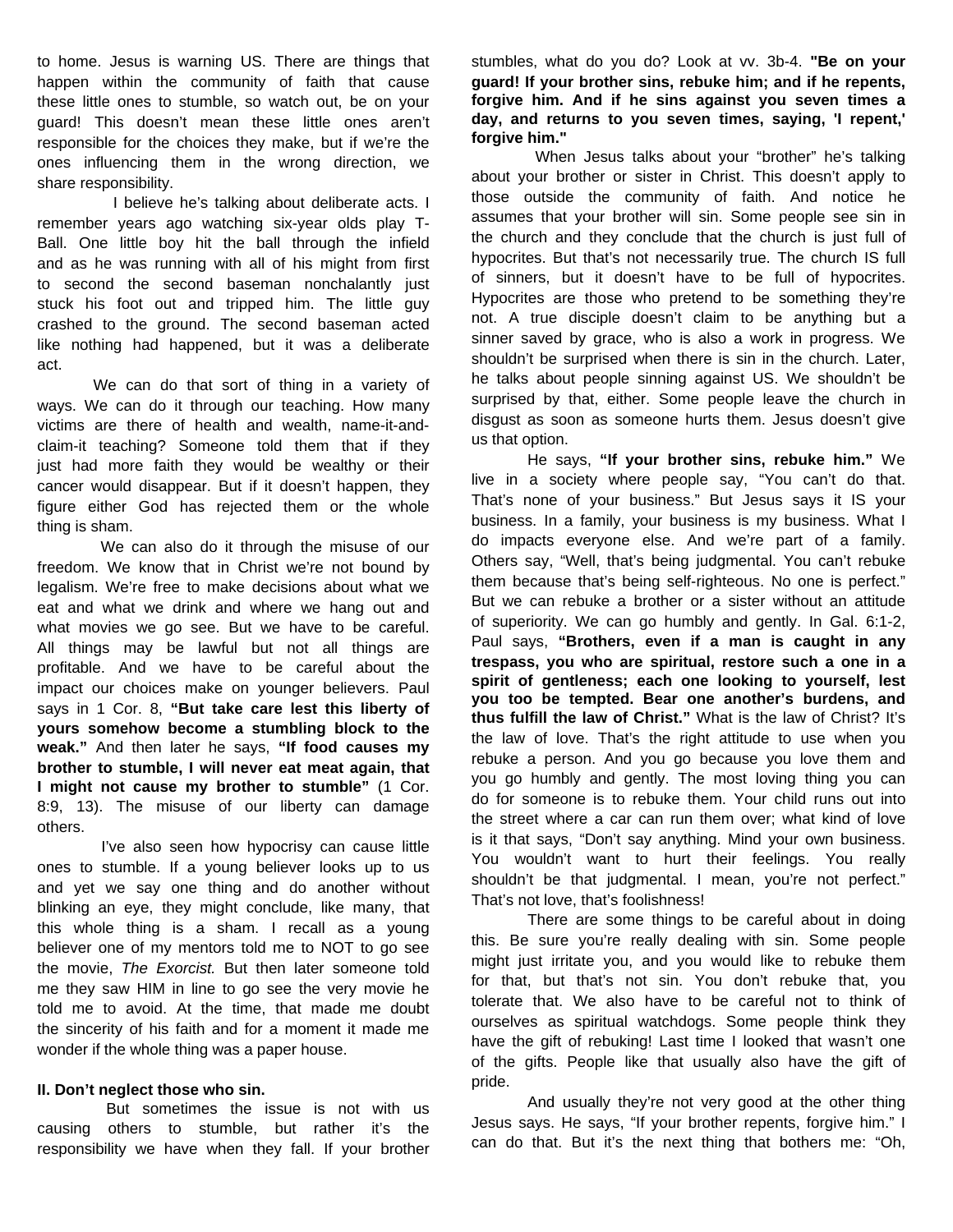and if he sins against YOU seven times IN ONE DAY, but each time comes back and repents, forgive him each time he comes back." The number seven, of course, was often used back then to speak of an unlimited amount, so you don't stop at seven.

 Let's just be honest here. This brings up all kinds of questions. Shouldn't we at least question the sincerity of their repentance if they keep doing the same thing to us over and over again? I've heard someone say, "The first time shame on you; the second time shame on me." But Jesus doesn't say to put their repentance under a microscope. He just says, "If they repent, forgive them." But what if their sins are really putting me and my family in danger, do I just let them destroy us? Shouldn't I establish some boundaries here? It's important to distinguish between forgiveness and trust. Forgiveness is free, while trust must be earned. Sometimes you have to offer forgiveness but withhold trust.

 What is forgiveness? The word used here means to send away or to let go of. The idea is that you choose to let go of what that person has done to you. You don't deny it. You don't say, "Well, that really wasn't that bad." Or, "That really didn't hurt." That's not forgiveness; that's denial. Forgiveness is when you look a wrong right in the face and you call it what it is but you choose to let it go and not hold it against them.

 Forgiveness is not an option for the follower of Christ. There are two reasons it's so important. First, because if you don't, you will be the one who pays the price. *"Of the Seven Deadly Sins, anger is possibly the most fun. To lick your wounds, to smack your lips over grievances long past, to roll over your tongue the prospect of bitter confrontations still to come, to savor to the last toothsome morsel both the pain you are given and the pain you are giving back -- in many ways it is a feast fit for a king. The chief drawback is that what you are wolfing down is yourself. The skeleton at the feast is you."* (Frederick Buechner)

 The second reason it's so important is because if you don't, you'll be withholding the very thing you've so desperately needed. Ephesians 4:32 says, **"Be kind to one another, tender hearted, forgiving each other just as God in Christ has forgiven you."** How much have you been forgiven for? Do you count on that? Do you take it for granted?

 Chris Carrier was abducted when he was 10 years old. His kidnapper, angry with the boy's family, burned him with cigarettes, stabbed him numerous times with an ice pick, then shot him in the head and left him to die. Remarkably, the boy survived, though he lost sight in one eye. No one was ever arrested, but recently, a man confessed to the crime. Carrier, now a youth pastor, went to see him. He found David McAllister, a 77-year-old exconvict, frail and blind, living in a nursing home. He began visiting often, reading to McAllister from the Bible and

praying with him. His ministry opened the door for McAllister to come to faith. No arrest is forthcoming; after 22 years the statute of limitations is long past. Carrier says, "While many people can't understand how I could forgive him, from my point of view I couldn't *not* forgive him. If I'd chosen to hate him all these years, or spent my life looking for revenge, then I wouldn't be the man I am today, the man my wife and children love, the man God has helped me to be."

#### **III. Don't underestimate the faith you have.**

 You are probably thinking right now, "I could never do that. That's just asking too much." Well, you're in good company because that's exactly what the disciples felt. Look at vv. 5-6. **"The apostles said to the Lord, 'Increase our faith' And the Lord said, 'If you had faith like a mustard seed, you would say to this mulberry tree, "Be uprooted and be planted in the sea"; and it would obey you.'"**

 It's interesting that the disciples didn't ask for more love or tolerance so they could forgive, but they asked for more faith. I think they were right in this. They understood that THEY could not do these things on their own and it was by faith that such miracles as the ability to forgive would be accomplished in their lives. You see, faith in God produces in us a calm, restful spirit, which keeps us from seeking revenge and allows us to extend forgiveness. If you're having trouble forgiving, you need faith. You need to believe God is in control; that he's not asleep. We need to have faith that he loves us and will take care of us.

 It's also interesting that Jesus doesn't grant their request. Jesus indicates that the faith which they have is plenty. When he says, "If you had faith like a mustard seed..." he uses a Greek construction that means, "If you had faith (and you do) like a mustard seed..." The mustard seed might have been small but it was real and it was alive. And so Jesus says don't underestimate the faith you have, but put it to use and you'll see what it can do. The mulberry tree had roots that some said stayed in the ground for 600 years. So Jesus says you can take your tiny mustard seed faith and use it to uproot a tree like that and plant it in the sea. In other words, you can do the impossible. You see, the power is not in the amount of faith but in the object of faith. Who's your faith in? If your faith is in God, just a little bit of faith is more than enough to root out those things in your life that keep you from forgiving.

 Years ago I heard a sermon on Heb. 12:15 that has stuck in my mind. Heb. 12:15 warns us against allowing a "root of bitterness" to spring up in our lives and defile us. This week I was reminded of that as I read about the uprooting of the mulberry tree. You see, some of us have allowed deep roots of bitterness to sink into our hearts—perhaps towards a parent or a